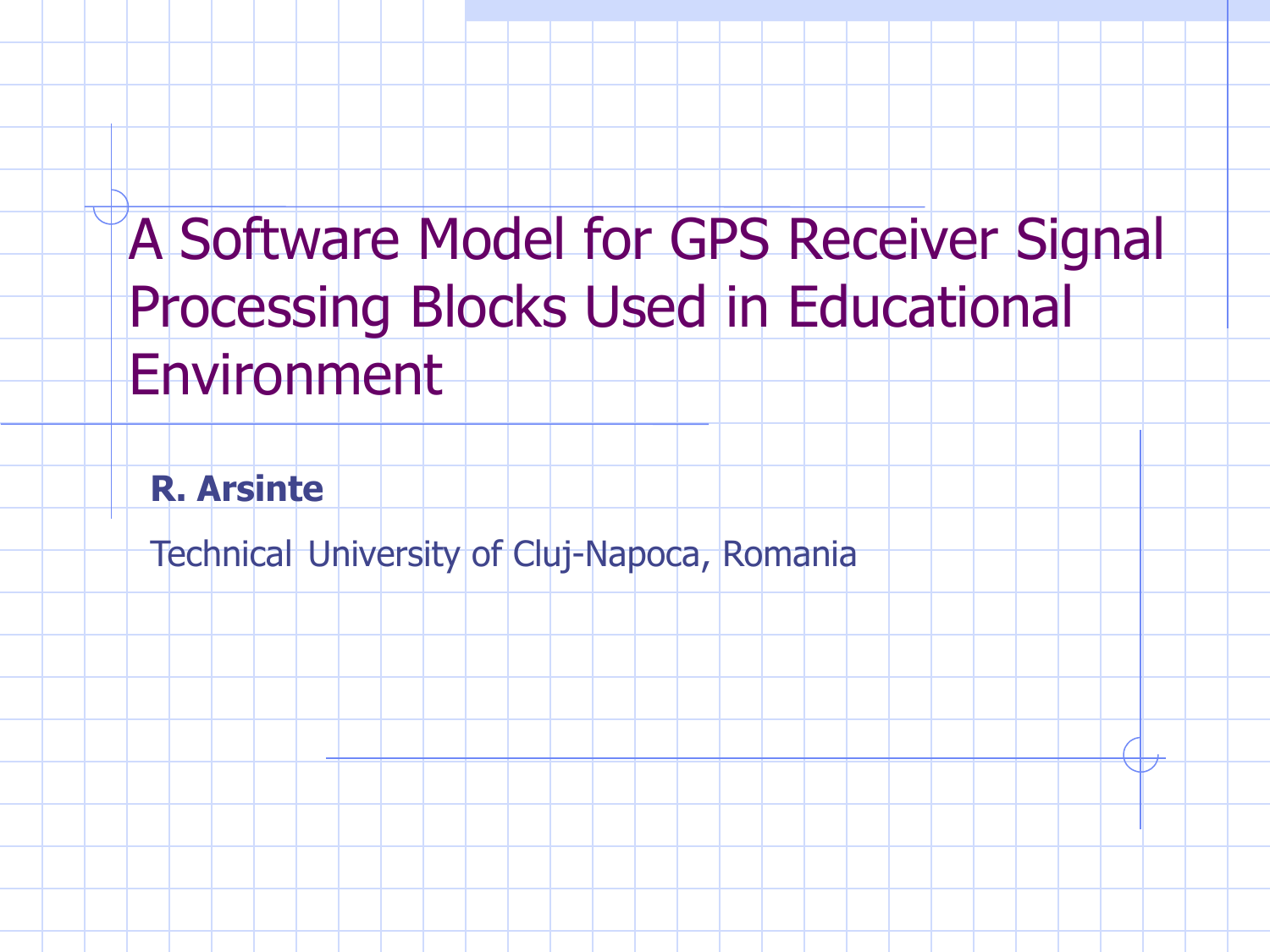#### **Overview**

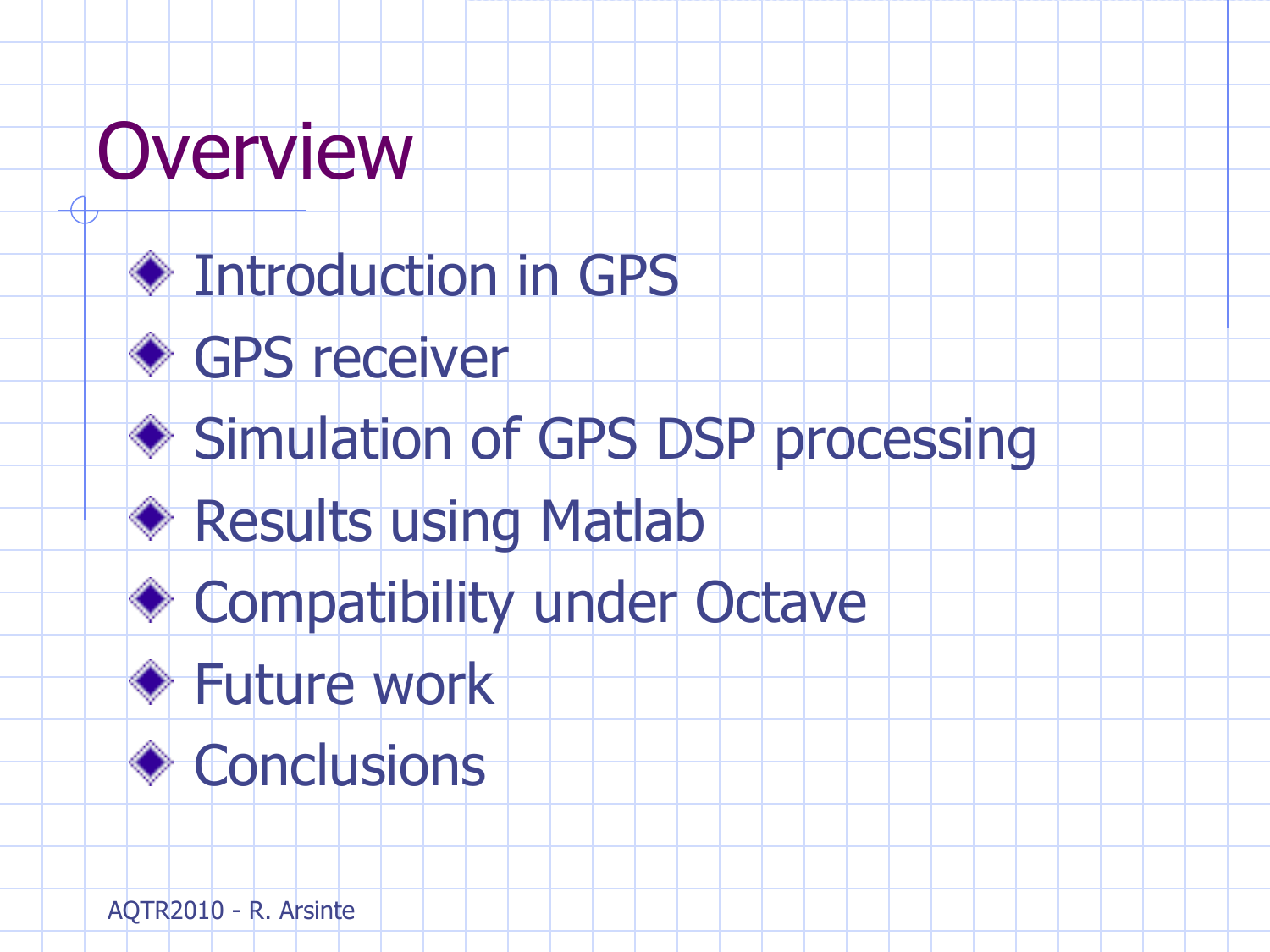# Introduction in GPS

Well known acronym (Global Positioning System)

Coordinate calculation using a set of satellites (theoretically minimum

Three segments : space segment, control segment, user segment



AQTR2010 - R. Arsinte

4)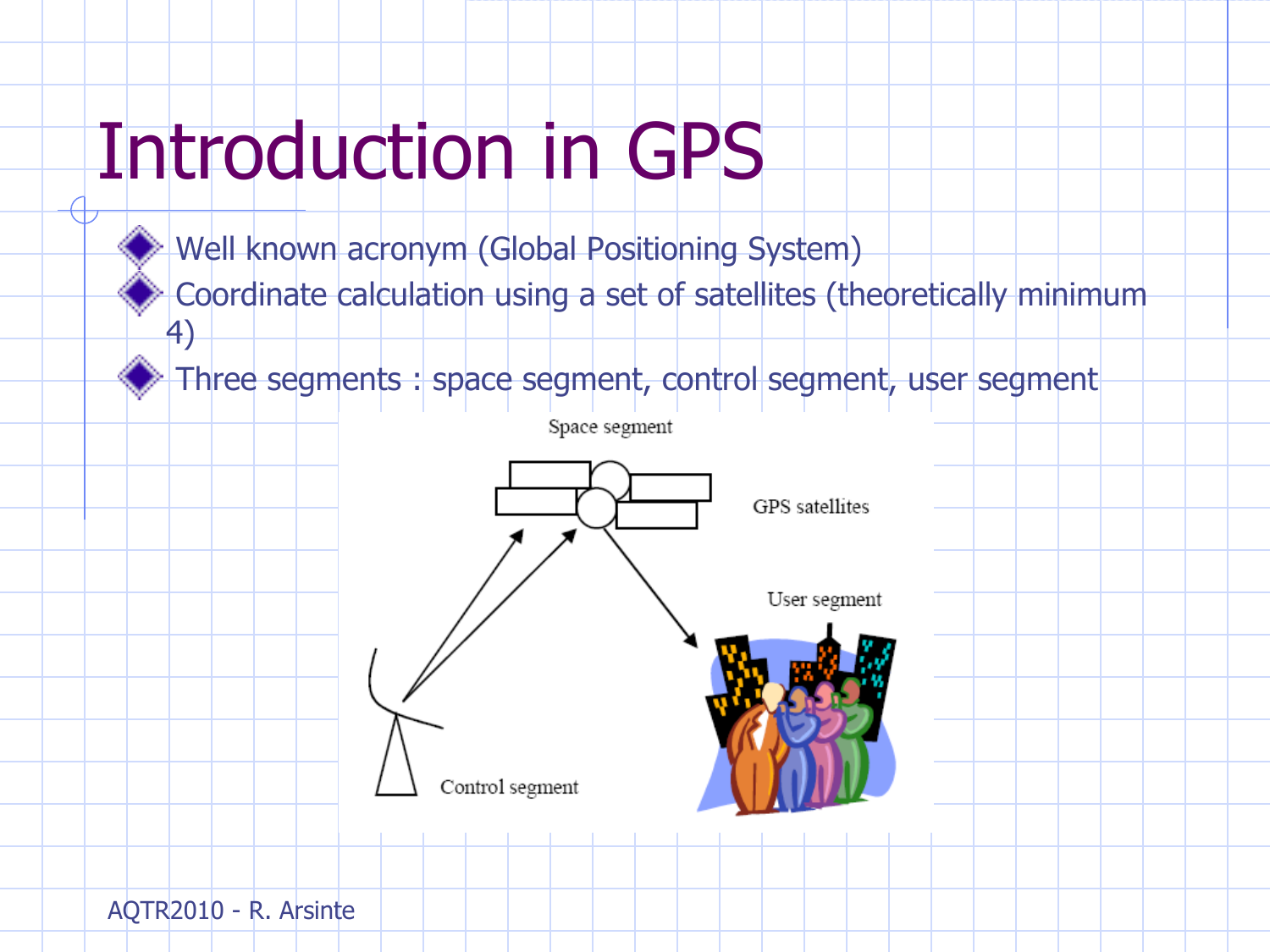## Introduction in GPS

- ◆ Space segment:
	- Satellites in orbit  $-26600$  km altitude
	- **Transmitting 2 signals L1, L2**
	- L1 at 1575.42MHz with a QPSK modulation modulated by a known Gold code of length 1023 the C/A code, with a rate of 1.023MHz (civilian code).
	- **L2 at 1227.6MHz, with a BPSK modulation** of the carrier by the P(Y) code (military)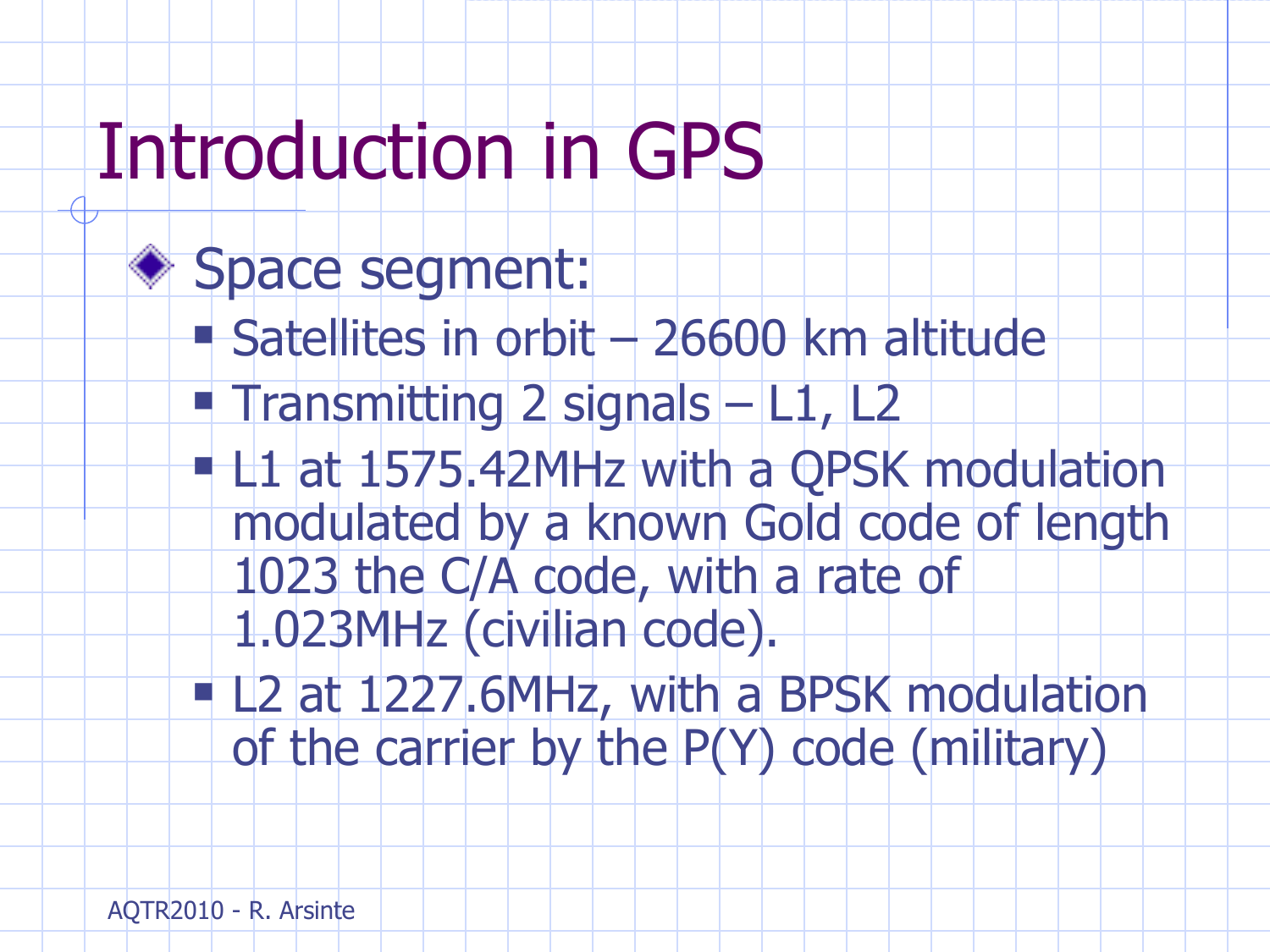### Introduction in GPS

- ◆ Control segment **5** surveillance stations around the globe, 1 main control station called the Master Control Station
- **◆ User segment** 
	- **E** authorized users (military)
	- **non-authorized users (normally civilians).**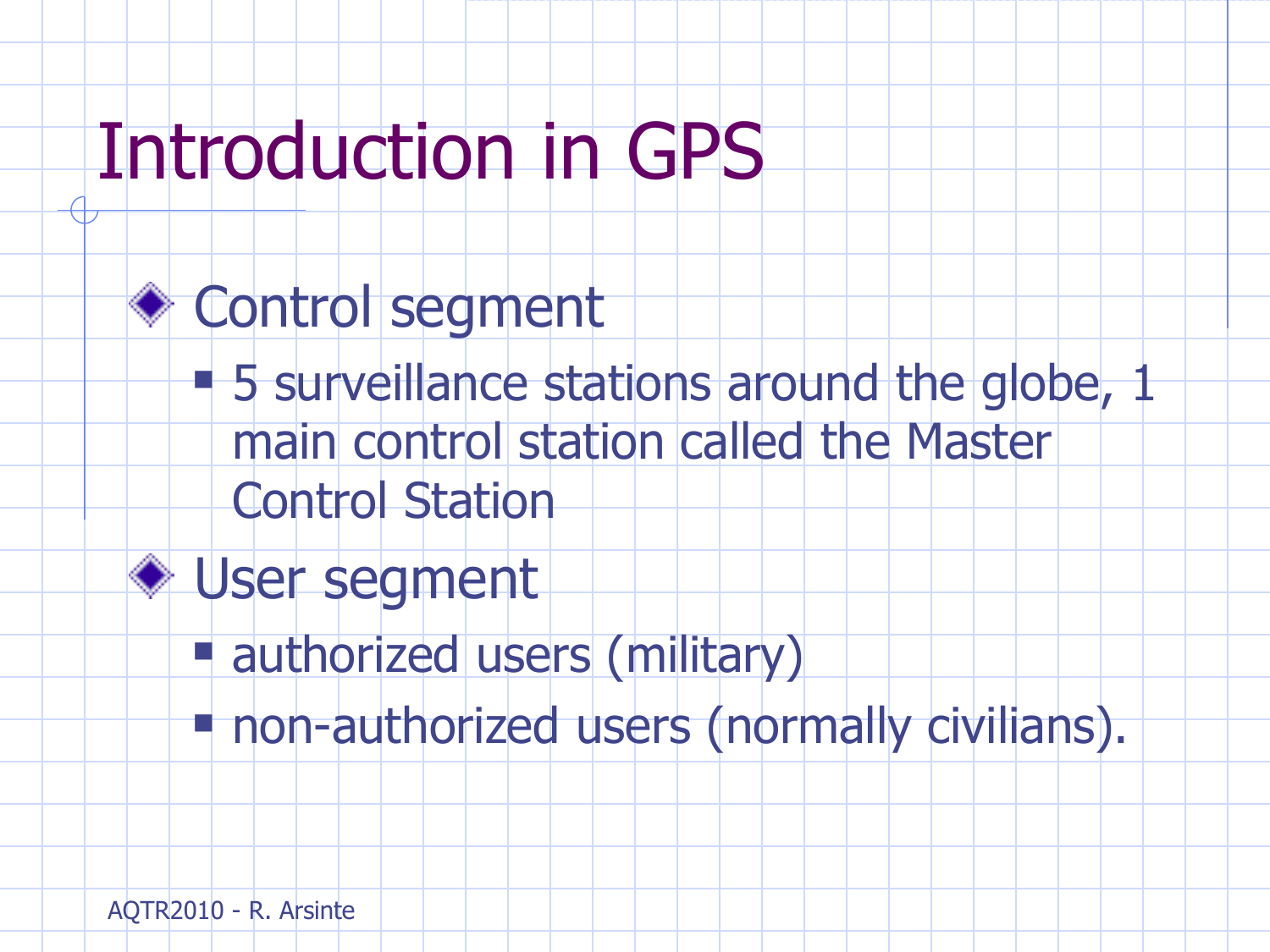### GPS receiver

#### Block schematic



AQTR2010 - R. Arsinte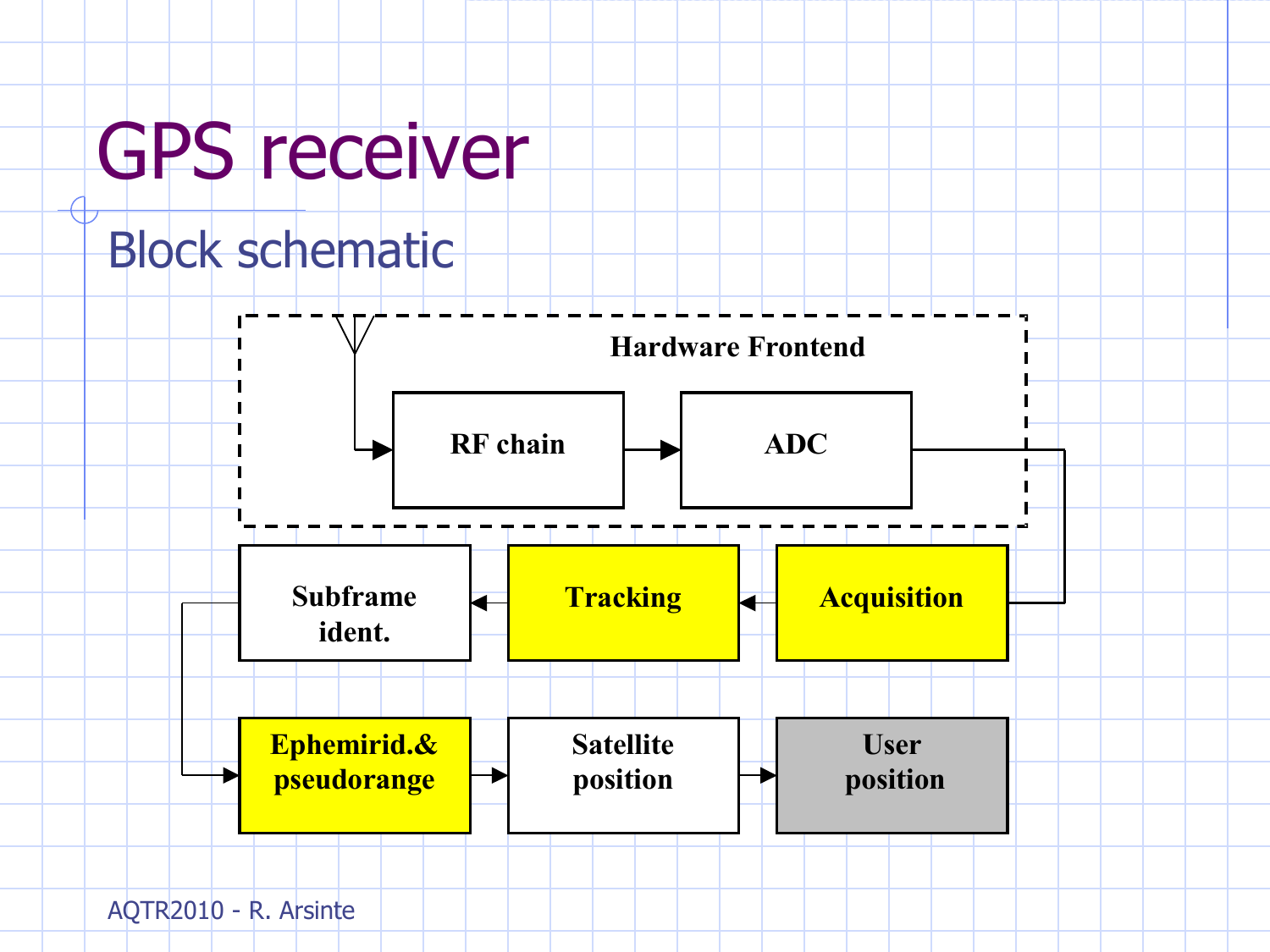#### GPS receiver

- **◆ Processing** 
	- **Real time implementation** 
		- Programmed logic : DSP, RISC Processors **\* FPGA**
	- **Simulation** 
		- Used to test new architectures or algorithms
		- Test benches performance evaluation of hardware architectures
		- Educational purposes (our goal)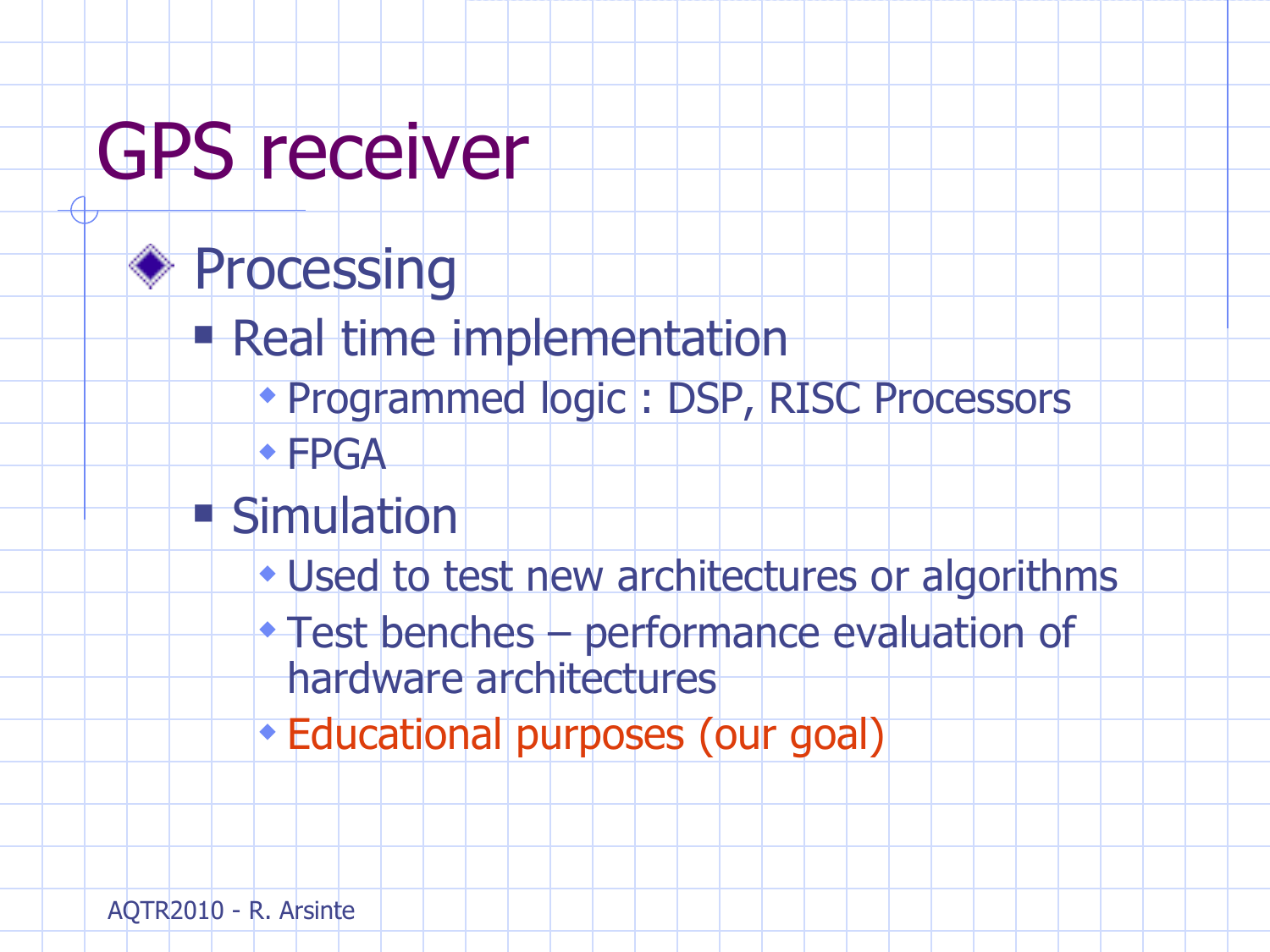### GPS receiver

#### Hardware implementation -FPGA

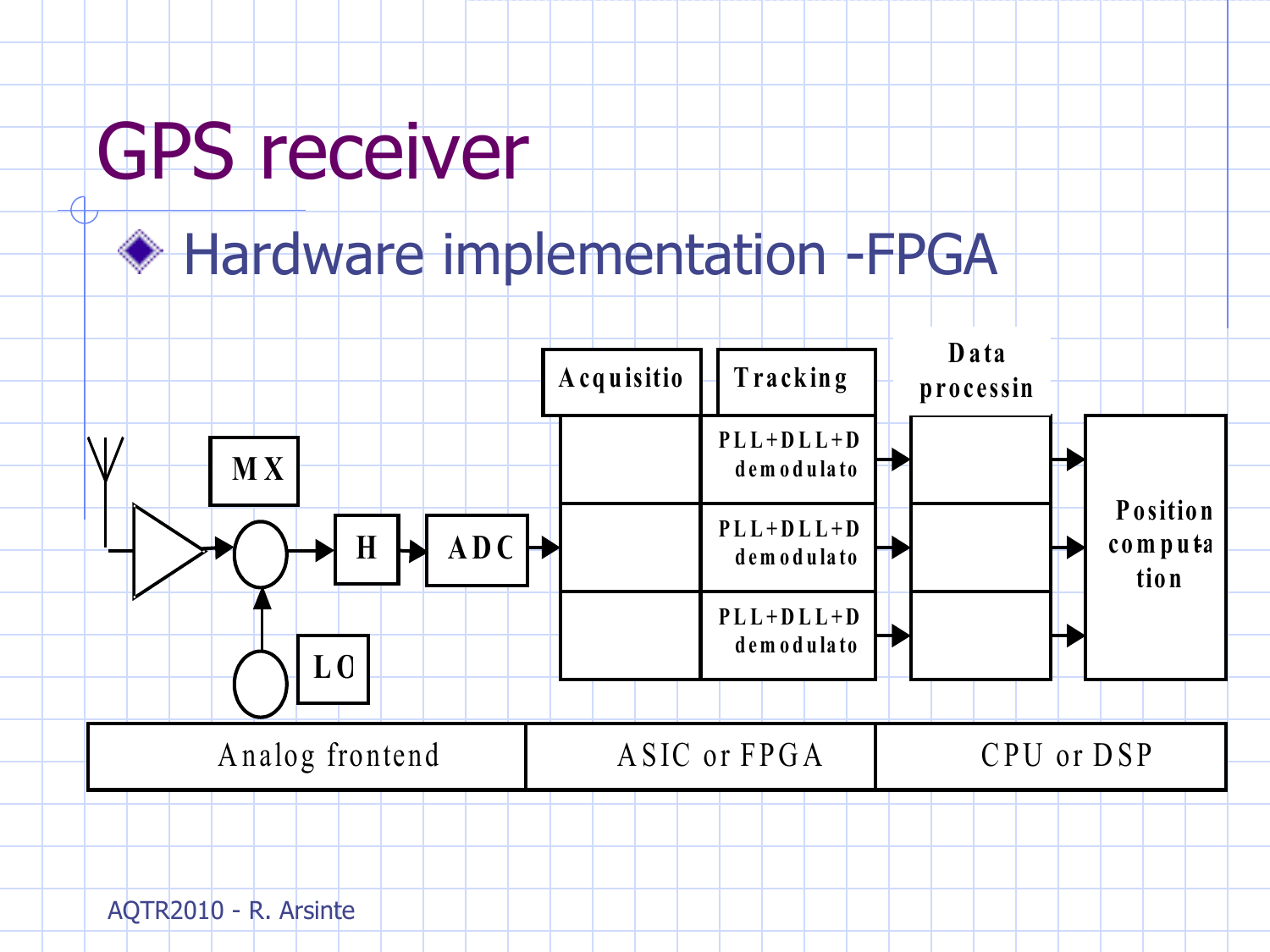# Simulation of GPS DSP processing

◆ Based on programming environment **E** Matlab-Simulink (eventually Octave) **C** Environment Important issue: chosen Model Our case : GPS code (Kai Borre [6]) Input data: open data sets like in RINEX (Reciver INdependent EXchange Format) family.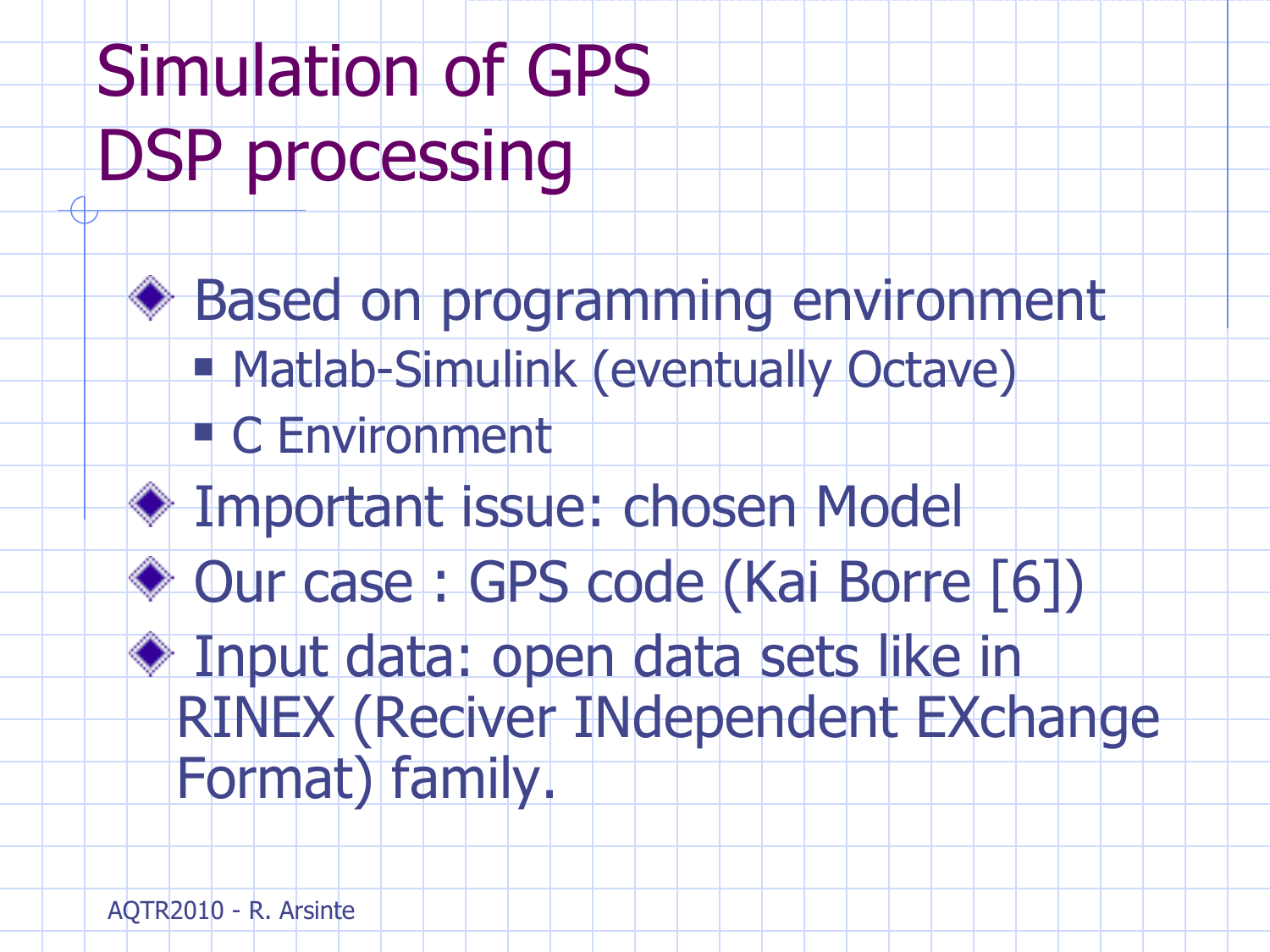#### Results- simulation under Matlab

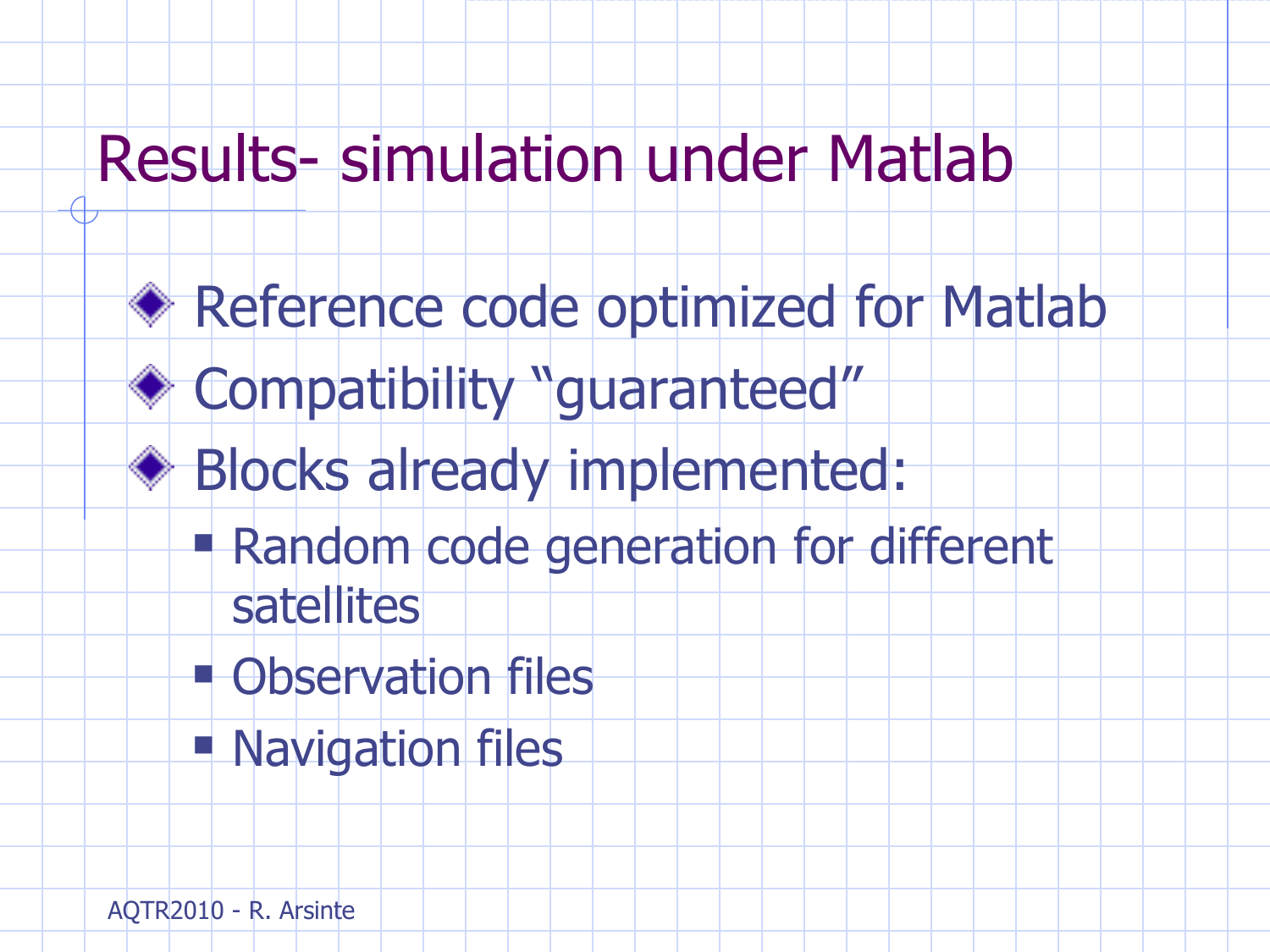# C/A code generation

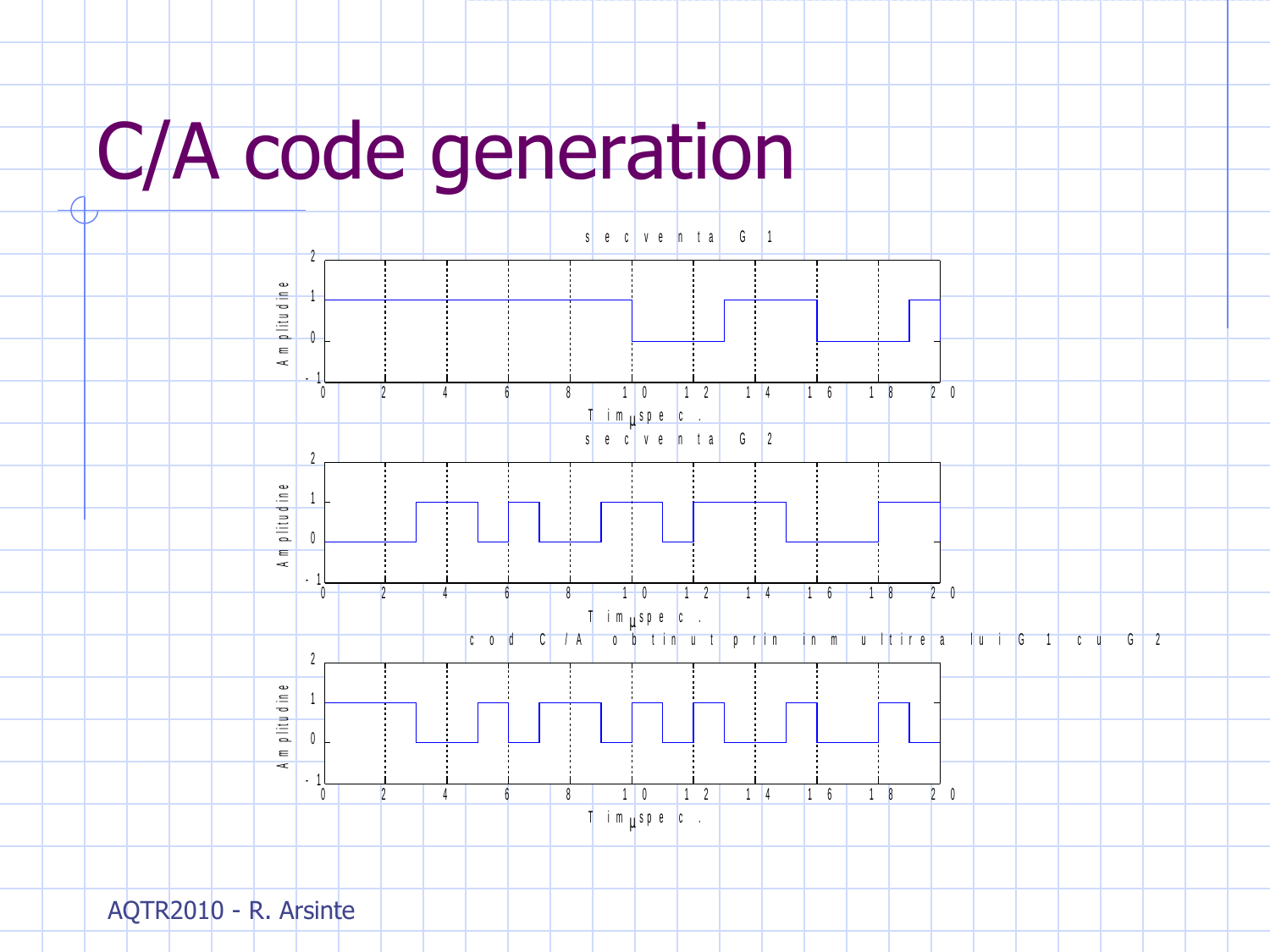# Compatibility under Octave

- ◆ Octave [7] free replacement of Matlab
- ◆ Some compatibility issues
- A specific goal for our work verfication of compatibility for the GPS code
- The same modules implemented also under **Octave**
- Our goal to have all modules full functional under Octave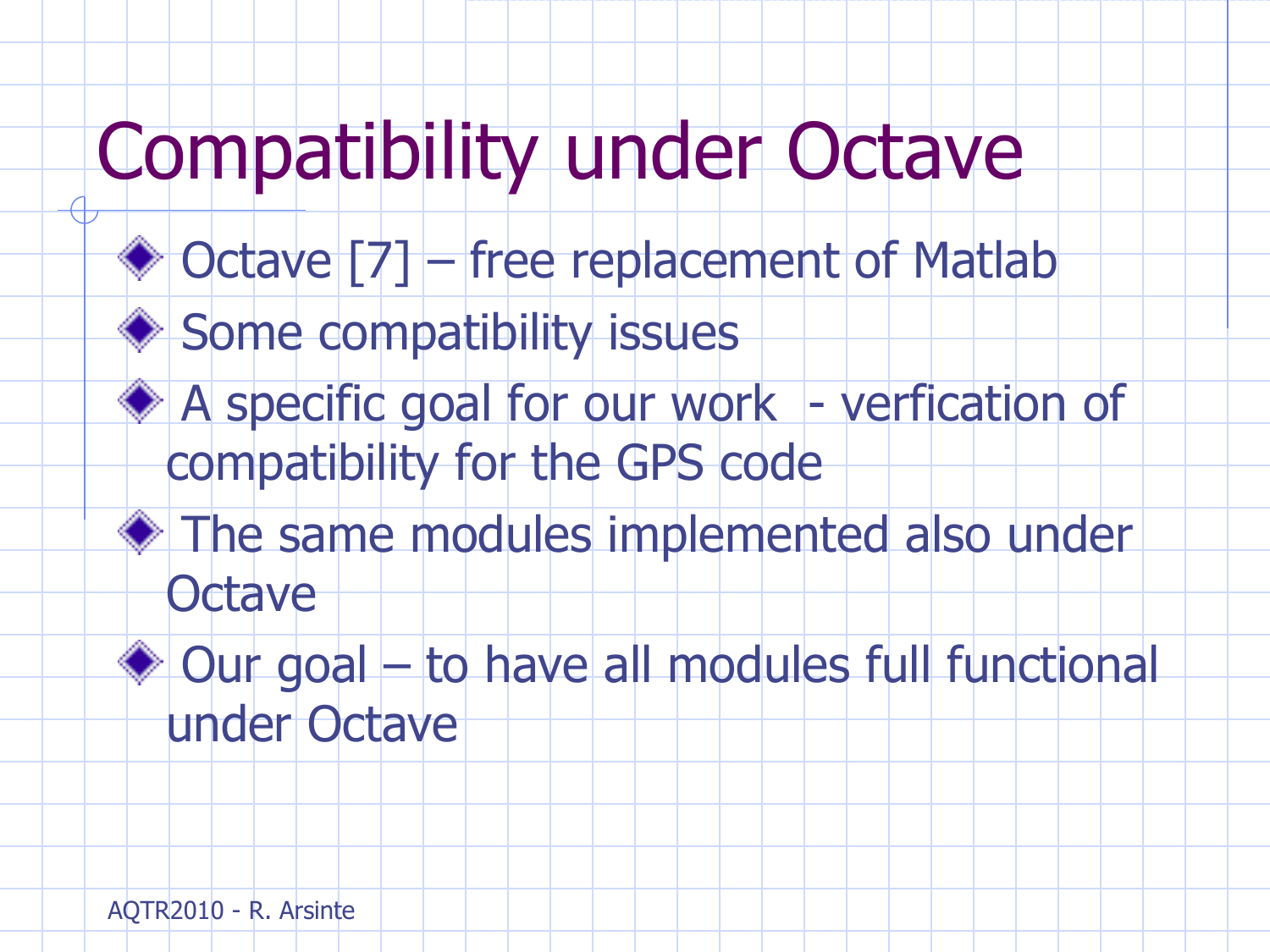# C/A code – Octave version

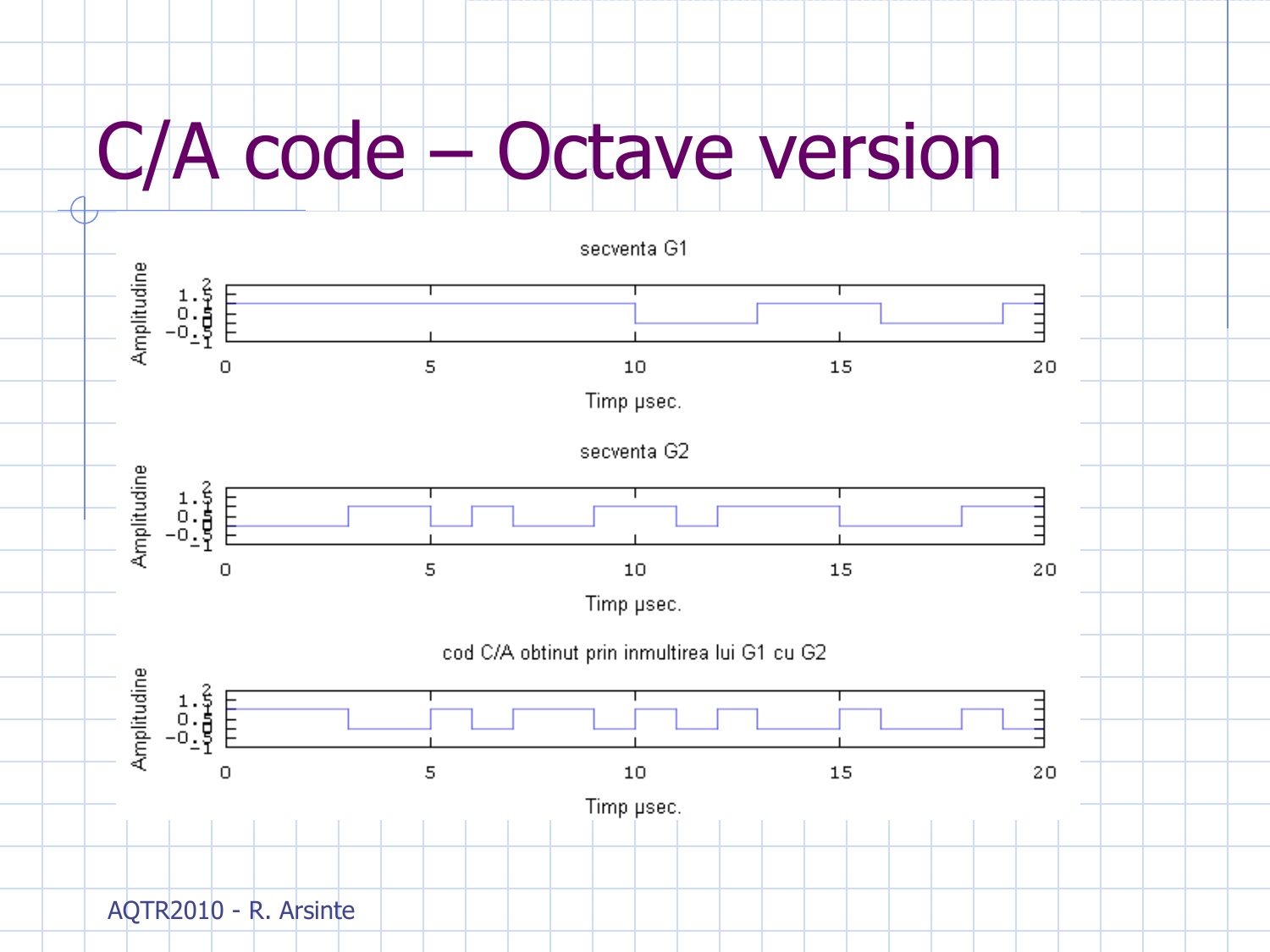#### Future work

**Transforming the "stop and go" work in an** "ongoing" work Implementation of all modules test the modules under Matlab and Octave Add a RF frontend for real signal capture ◆ Going to a Rapid prototyping solution using DSP or FPGA (see the new versions of Matlab) – Real–time workshop